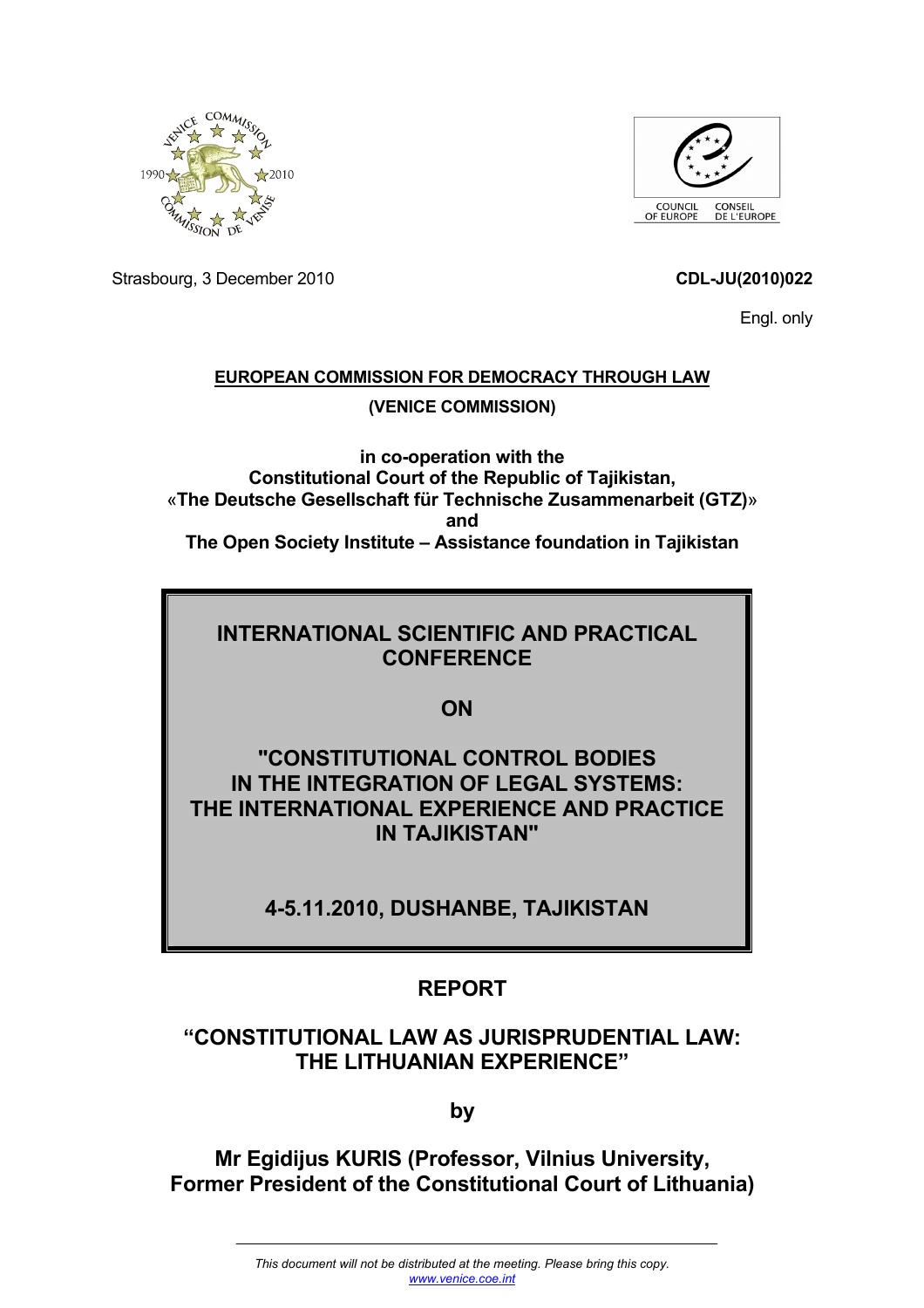*Egidijus Kūris,* 

*Professor and Head of Public Law Department, Faculty of Law, and Professor, Institute of International Relations and Political Science, Vilnius University; former Justice (1999 – 2008) and President (2002–2008) of the Constitutional Court of the Republic of Lithuania* 

Prior to the advent of the Constitutional Court, Lithuania (as all countries that emerged or re-emerged on the rubbles of the Soviet Union) never before has had neither constitutional clauses strictly affirming the supremacy of the Constitution nor an institution entitled to perform constitutional review. Both legal science and legal practice were guided by a conviction that courts' jurisprudence did not create positive law but only applied it and that the supreme form of interpretation of law was the "authentic" (i.e. legislative) one. Judicial interpretation of the Constitution was almost totally lacking; courts made but very modest attempts to increase its volume. Consequently, neither 1992 Constitution nor 1993 Law on the Constitutional Court did explicitly mention constitutional interpretation as a task for the to-be-established Constitutional Court. This was typical not only of Lithuania but of virtually all countries of the region which experienced the so-called constitutional renaissance.

Things have changed radically since the constitutional courts, in addition to their "technical" function of elimination of unconstitutional acts from the legal system, launched the formation, on a case-by-case basis, of the official constitutional doctrine formulated in its jurisprudence. Here, "official" means "ultimate", i.e. the final determination of what the constitution says on a specific legal matter is an exclusive domain of a constitutional court and not that of the actors of the political process or the public opinion, or the legal science, or other courts. This is so because constitutional review inevitably presupposes judicial interpretation both of the text of the original constitutional document and of the challenged legal act and, further, reinterpretation of the official doctrine already formulated in the constitutional court's jurisprudence, irrespective of whether such function is explicitly mentioned in the constitution or not (as is the case in most countries, not excluding Lithuania). The power of the resolution of constitutional courts' rulings (wherein it is recognized that the challenged norm is or is not in conflict with certain constitutional provisions) is always retrospective. This minimalist attitude, however, is not applicable to the official doctrine formulated by a constitutional court in the part of reasoning of its ruling. This doctrine does not only substantiate the resolution, it is also prospective because the law-making bodies have to pay heed to the said reasoning if they want to avoid annulment, on the basis of unconstitutionality, of their law-making innovations in the future. Thus, the official constitutional doctrine does prescribe certain guidelines (which also means limits) for the law-makers' discretion in their future law-making activities and, in this respect, shall be treated as a source of law. The constitutional court's role cannot be limited to that of the so-called negative legislator. Although constitutional courts are meant to substitute for legislators properly so called, yet all national constitutional review systems may provide numerous examples of such legal interpretation where courts, to paraphrase Gadamer, instead of finding a meaning of the legal text, in fact provide the latter with a meaning, especially in cases where the legal text is based on a compromise and/or is ambiguous. This equally, if not to a much greater extent, applies to constitutional clauses, especially given the abstract character and vagueness of most constitutional principles. In many cases, courts have to choose between several alternatives of meanings of which only one is approved and maintained (not necessarily the one until then favored by the legislator) while others are rejected as unconstitutional. If this is not a de facto law-making, so what is it? The same can be said about the cases in which a constitutional court upholds statutory provisions. Such upholding amounts to a positive sanctioning of a law-maker's will and is, too, a de facto law-making even if the respective constitutional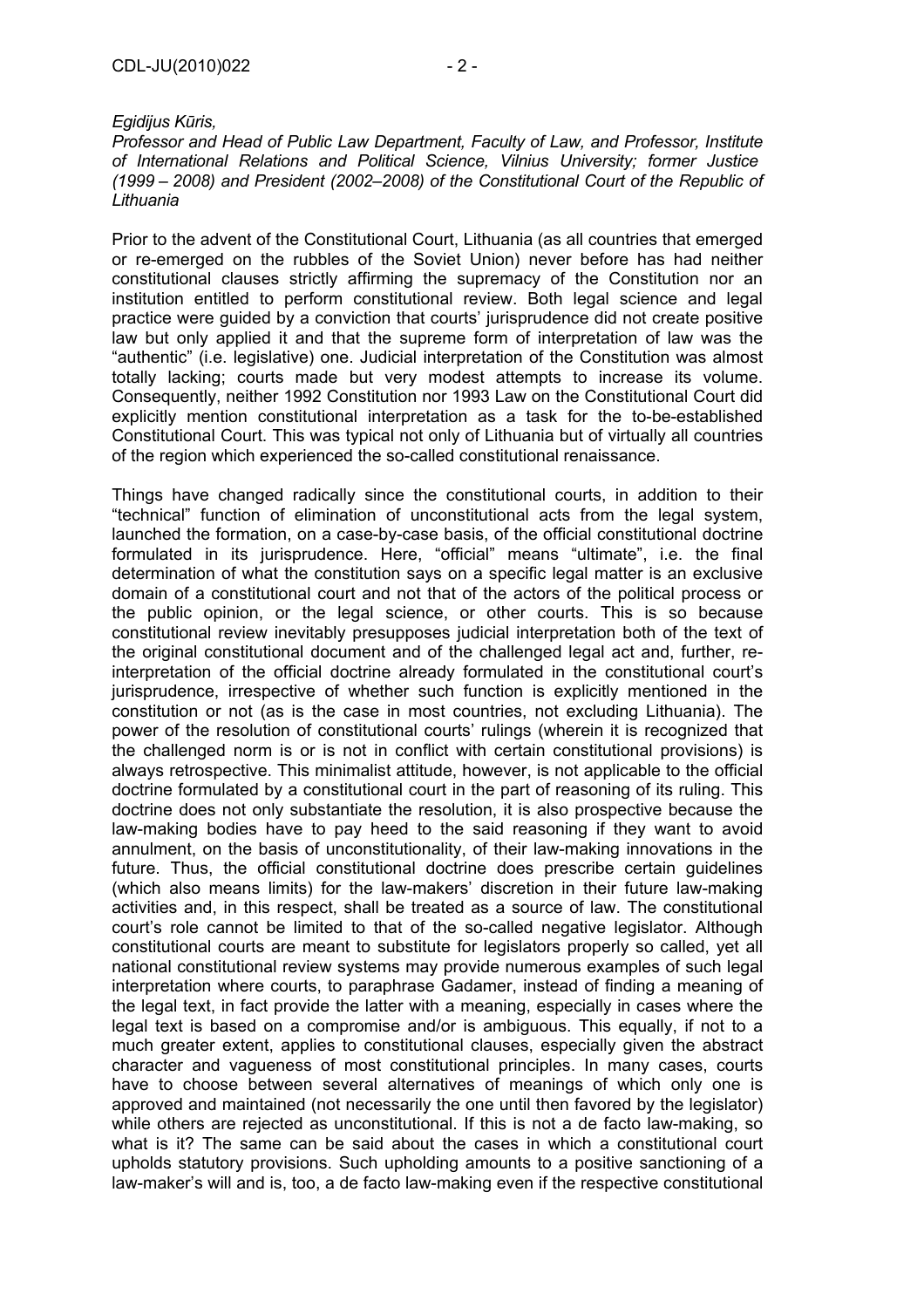court itself avoids calling it so. Constitutional courts also often find themselves in situations where they have to consider the constitutionality of such legal acts which are no longer valid or the constitutionally of ad hoc legal regulation the validity of which had expired after the onetime implementation. In such cases, constitutional review would serve no practical purpose if, in the future, the legal power of the constitutional court's reasoning was ignored.

Therefore, the commonplace American saying that the Constitution is what the court says it is is not only a metaphor and shall not be considered as typical for the American context only. It reveals the very essence of constitutional review as exercised by courts, especially in a centralized constitutional review system (which is characteristic of both Tajikistan and Lithuania). The official interpretation of a constitution as formulated in a constitutional court's jurisprudence is inevitably legally superior in relation to all other interpretations including those provided by the legislator, the head of state, or the executive. True, the logic of the rule of law is often in collision with political expediency determined by interests and not arguments, and it would be audacious to assert that the logic of the rule of law does always prevail over political considerations, especially in countries which have a longstanding tradition of law's servility to politics. "How many divisions has the Pope?" Stalin was reported to have said. Nevertheless, from the point of view of the legal logic, rulings of a constitutional court cannot be overcome otherwise than by a constitutional amendment which is the only means of a political rejection of a ruling which is not beyond consideration. The legislator properly so-called has become "informally", however legally bound by the constitutional court's rulings––until (and if at all) it endeavors to amend constitutional provisions on which a specific ruling is based. There are two preconditions for the efficacy of the constitutional jurisprudence as the source of law: (i) the constitutional court, as well as the whole judicial branch, must enjoy at least a minimum of institutional and procedural autonomy; (ii) there must be at least a minimum of respect to the constitutional court's decisions from the part of the political establishment. In a society of a mature constitutional culture, politicians usually do not question rulings of the Constitutional Court (whereas scholars, journalists, commentators etc. may). A lot depends on the quality of the legal culture of the political class and the society at large. It is well known that the Soviet heritage is not constructive for the nurturing of respect to law, especially in situations where it collides with politics or public impatience.

In Lithuania, the Constitutional Court has naturally self-assumed the function of formulation of the official constitutional doctrine. This self-assumption was based on the broad interpretation of the mission of the Constitutional Court––to ensure the supremacy of the Constitution, the consistency of the legal system and the hierarchy of legal acts. At the same time, this self-assumption amounted to intrusion into what until then was "obviously" a part of the exclusive competence of legislators and the executive, and to a certain usurpation of competence by the constitutional judges. From the outset, very few (if any) challenged the right of the Constitutional Court to be the sole interpreter of the Constitution. Today, after having realized how the powerful– –due solely to the persuasiveness of its jurisprudence! – this non-political body has become in the state some political actors search for ways of reducing the acceptance of the official constitutional doctrine, but with no great success, yet.

However, the function of official constitutional interpretation is not the privilege of the constitutional court. It binds the court itself. From 2006 and on, the Constitutional Court of the Republic of Lithuania, on many occasions, has emphasized that it jurisprudence is continuous and shall not be arbitrarily altered without explicit and proper motivation. From a comparative perspective, one would find very few examples on the world scale of such open self-restrictive stand where the court of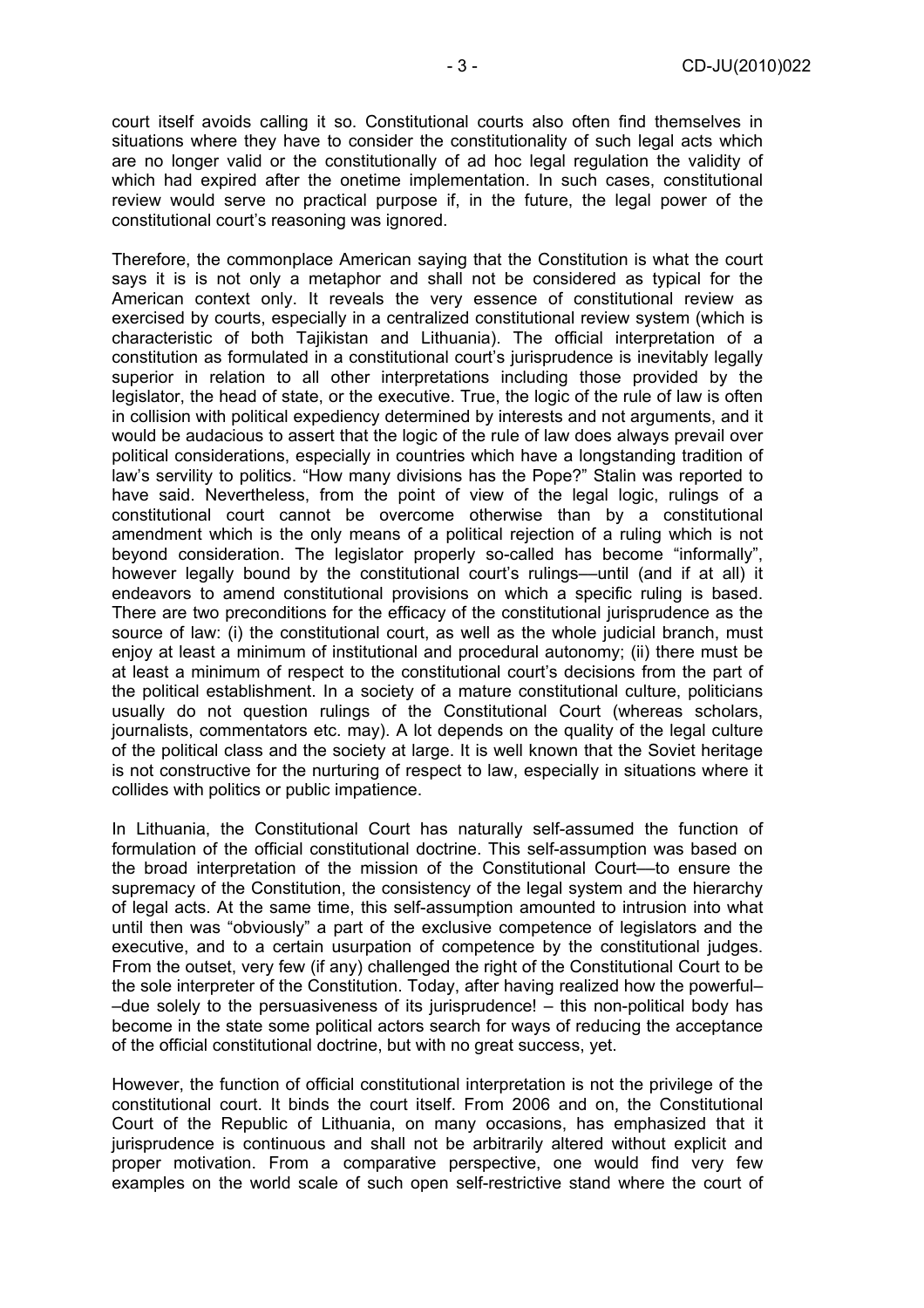ultimate jurisdiction applies stare decisis to its own forthcoming jurisprudence. There is the logical, the legal and at the same time the moral imperative for the continuity of the Court's jurisprudence: if the political establishment, the legal community and the society at large are expected to respect the law, the ultimate interpreter of the constitution must be predictable. The constitutional court cannot rely on different standards in like legal situations; this would result in distortion of constitutional justice. In the Lithuanian Constitutional Court's rulings, it has been underlined more than once that deviation from the Court's own precedents is permitted only when it allows for better defense of values enshrined in the Constitution, human rights in particular, and it must be explicitly motivated in each case (especially given the fact that the Court's rulings have erga omnes and ex nunc effect). E.g., in mid-1990s, the Constitutional Court related the constitutional provision that no one can be punished for the same crime a second time to the sphere of criminal law and criminal procedure, however, in subsequent cases this interpretation was expanded so that now the said provision is perceived as an expression of the principle non bis in idem which is not limited exclusively to punishment for criminal offences. But even such alterations of the official doctrine are sparse.

The emergence of constitutional justice tends to bring about the radical transformation of the paradigm of the constitutional law. In Lithuania, before the advent of the Constitutional Court, the Constitution was perceived as the "Basic Law", i.e. the original text of the constitutional document (as later amended). It was defined as the "statute" of the highest legal force, however, in the absence of direct application of the Constitution (characteristic of the Soviet legal tradition more than of any other), this "statute" gave the legislator a vast discretion in "concretizing" constitutional provisions in ordinary statutes and even sub-statutory legislation. For decades, the prevailing opinion was that the sources of the constitutional law included not only the Constitution itself but also statutes and various sub-statutory legal acts (as well as international treaties) without which most constitutional provisions were mere declarations. The constitutional law so perceived amounted to just one more "branch of law" and in this sense it was comparable to administrative law, civil law, labor law, criminal procedure law etc. With the development of the official constitutional doctrine, this paradigm was doomed to change. This change involved three key elements: (i) official affirmation of the concept of the living Constitution, i.e. jurisprudential Constitution which is constantly developed by means of its official interpretation; (ii) elevation of the acts of the Constitutional Court––a completely new source of law––in their status to the level of the sources of constitutional law; and (iii) exclusion from the list of sources of constitutional law of all other acts except the constitutional document and the acts of the Constitutional Court (as they contain official interpretation of the Constitution). Following the Constitutional Court's jurisprudence, such constitutionalist approach was also accepted (albeit not overnight) by the Lithuanian legal science. This approach leaves no room, in the system of sources of constitutional law, for any other acts except for the Constitution as interpreted in the official constitutional doctrine, i.e. initial constitutional document (as later amended) and the acts of the Constitutional Court. The latter have been elevated to the level of the Constitution itself, while all statutes and sub-statutory acts were wiped out of the system of sources of constitutional law. This new paradigm of the constitutional law also amounts to the new constitution-centered paradigm of the whole legal system and does not allow for interpretation of any constitutional provision or concept according to its explication in ordinary, i.e., sub-constitutional, legislation; on the contrary, any such explication is always potentially subject to constitutional review (regarding the acts of the Seimas, the President of the Republic, the Government, and acts adopted in a referendum – by the Constitutional Court, and regarding ministerial and municipal legal acts – by administrative courts). The Constitution (including its official interpretation contained in the Constitutional Court's jurisprudence) is perceived as